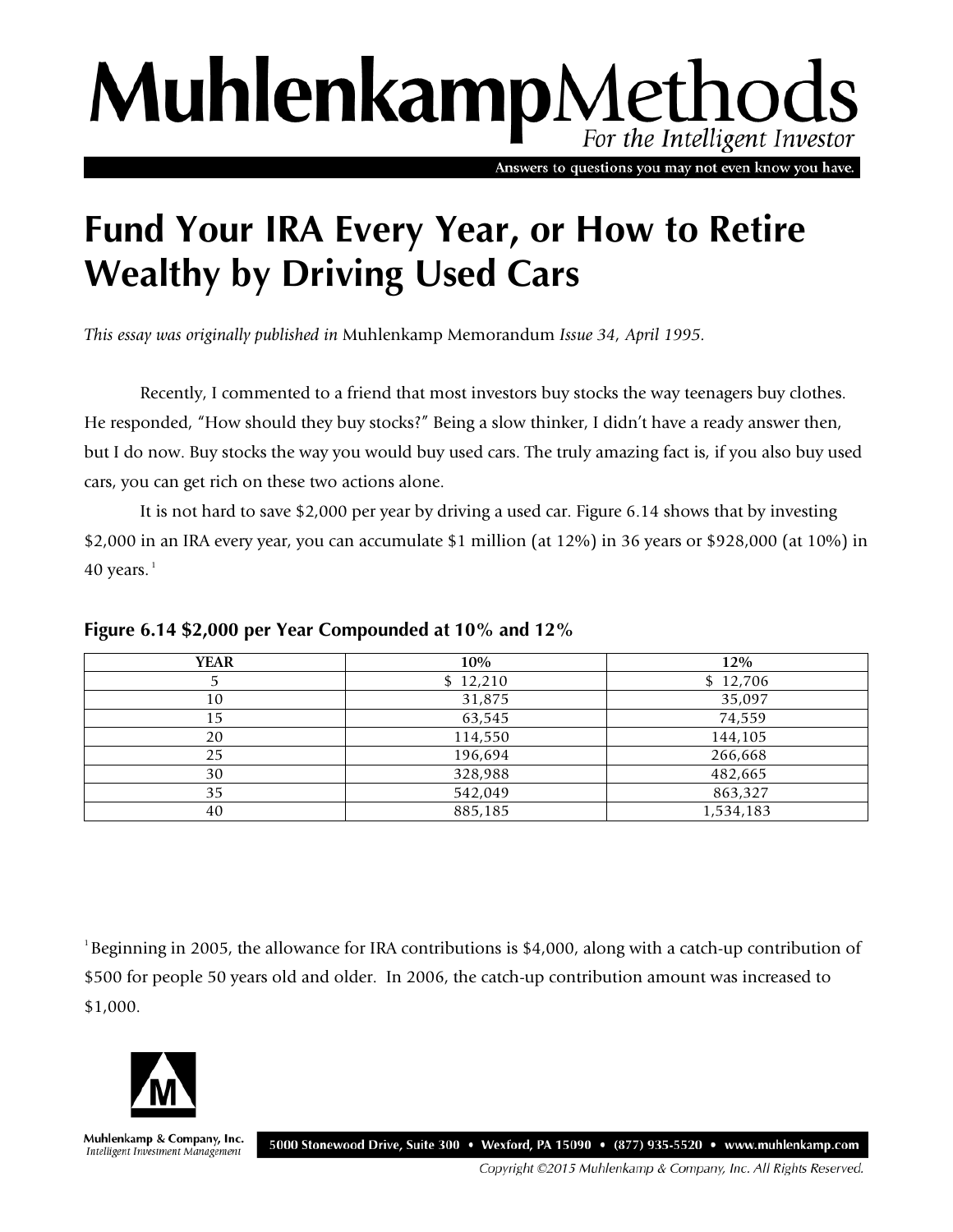#### **Fund Your IRA Every Year, or How to Retire Wealthy by Driving Used Cars – Page 2**

There are three keys to saving \$2,000 per year by driving a used car:

- 1. Insure only for liability. This alone will save you more than \$600 per year.
- 2. Do not pay interest, which would cost you at least \$130 annually per \$1,000 borrowed.
- 3. Buy only what you can pay for in cash.

#### **Do Your Homework**

So how do you buy a *good* used car, or a *good* stock? In each case, start at your local library. There you will find books titled *How to Buy a Used Car* (or something similar), which can be read in a few hours. Read one of them. It will give you criteria to use and a framework to work from.

For stocks, you need to be a little more careful. The principal difference between buying used cars and buying stocks is that, with stocks, many more of the charlatans write books. Be sure the author has a successful history of making money by investing, not just by selling books or magazine articles. These authors will also give you criteria to use and a framework from which to work. Peter Lynch's *One Up on Wall Street* is among the best I have found. Beyond that, read Ben Graham, Irving Fisher, and Warren Buffett. (Do not confuse the recent best seller *about* Buffett with the writings *by* Buffett.) Jim Roger's *Investment Biker* is a must for anyone considering foreign investing. It also provides an interesting perspective for those who are not.

When shopping for cars, your next step is to check out the data in *Consumer Reports*. Their data is based on consumer surveys and is so organized that in 20–30 minutes you can rule out the 80% of cars you do not want to own and focus on the 10%–20% that you might want to own. If you want to refine the *Consumer Reports* data, talk to your mechanic, (or as my neighbor did, to your tow-truck driver). If you do not yet have a mechanic you respect and trust, ask your neighbors with an interest in cars whom they trust. Do not be afraid to ask several neighbors. I have never met a person who resented being asked for advice, and just because you get several opinions does not mean you have to follow all of them.

When shopping for stocks, I begin with *The Value Line Investment Survey*, looking for companies with good balance sheets and a good return on equity capital (ROE). The ROE should be 15% or better; an ROE of 10% or less is not worth their being in business. I don't like to state rules of thumb because they are subject to change with inflation and interest rates, but today I would like the price-to-earnings ratio (P/E) to be less than the ROE and the expected growth rate. Next, call the company to get their financial statements. Check the numbers and the footnotes in the annual report (it is audited) to be sure the *Value Line* numbers are accurate.



Muhlenkamp & Company, Inc. 5000 Stonewood Drive, Suite 300 • Wexford, PA 15090 • (877) 935-5520 • www.muhlenkamp.com Intelligent Investment Management

Copyright ©2015 Muhlenkamp & Company, Inc. All Rights Reserved.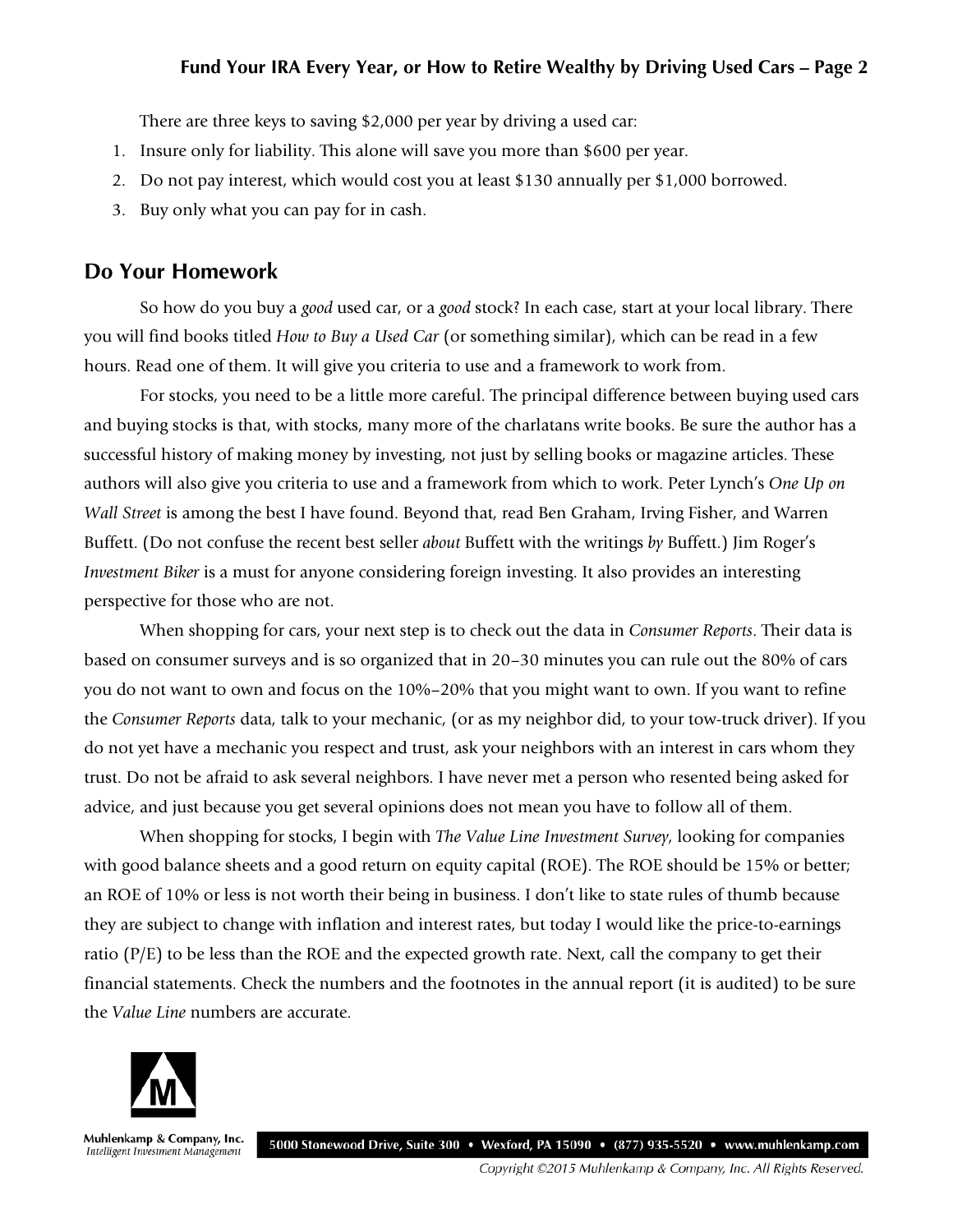#### **Fund Your IRA Every Year, or How to Retire Wealthy by Driving Used Cars – Page 3**

At this point, you will have identified up to a half-dozen car models that satisfy your criteria. Now it's time to shop the newspaper, because you would like to buy from a private individual. You would rather avoid a dealer because dealers dress up the cars they sell and know how to disguise problems. But the main reason you want to buy privately is because you would like to judge the current owner as well as the car. The degree of care the car has received can enhance or negate the record that you got from *Consumer Reports*. There are no used cars I would buy sight unseen, but there are people (very few) whose used cars I would buy sight unseen. In such cases, I would be buying based on my knowledge of the owner. Once you have identified a model that fits your criteria and a car that appears to be in good shape, be willing to pay your mechanic to check it over (it is cheap insurance).

Similarly with stocks, you would like to talk to the management of the companies you are interested in buying. For the individual, this is not always practical, but you can often get a reading on management from the company's annual report. The letter to shareholders should give you a summary of what management sees in their markets and what they are trying to accomplish. The best management will spell out the company's goals in specific terms. The proxy material will tell you how much stock management owns and whether they are compensated in ways that encourage them to work for the shareholders. In nearly all cases, the quality of the company's management is more important than the characteristics of the industry they are in. Finally, check with the company's customers. If the customers are happy, the company is doing something right.

# **The Winners, the Losers, and the In-Between**

With both used cars and company stocks, you will find that junk is junk; there are many models and many companies you do not want to own at any price—so don't! Good is good; you will find some that you would like to own at a fair price. And there are a few gems that are worth paying a premium. (Warren Buffett has suggested that you should expect to find fewer than 20 gems in a stock-picking lifetime.) With both cars and stocks, look for the gems, but expect to compromise, particularly on the nonessentials. If you accept only perfect gems, you will miss a lot of good stocks and do a lot of walking.

Finally, be aware that no matter how much effort you put into it, on occasion you will get a lemon. When this happens, sell it and go on to the next vehicle. Selling a lemon may be a blow to your ego, but it's a lot less painful than keeping it. You will find that commissions for selling a stock are low. You will also find that selling a lemon you paid \$3,000 for is a lot less painful than the new lemon your neighbor bought for \$20,000.



Muhlenkamp & Company, Inc. Intelligent Investment Management